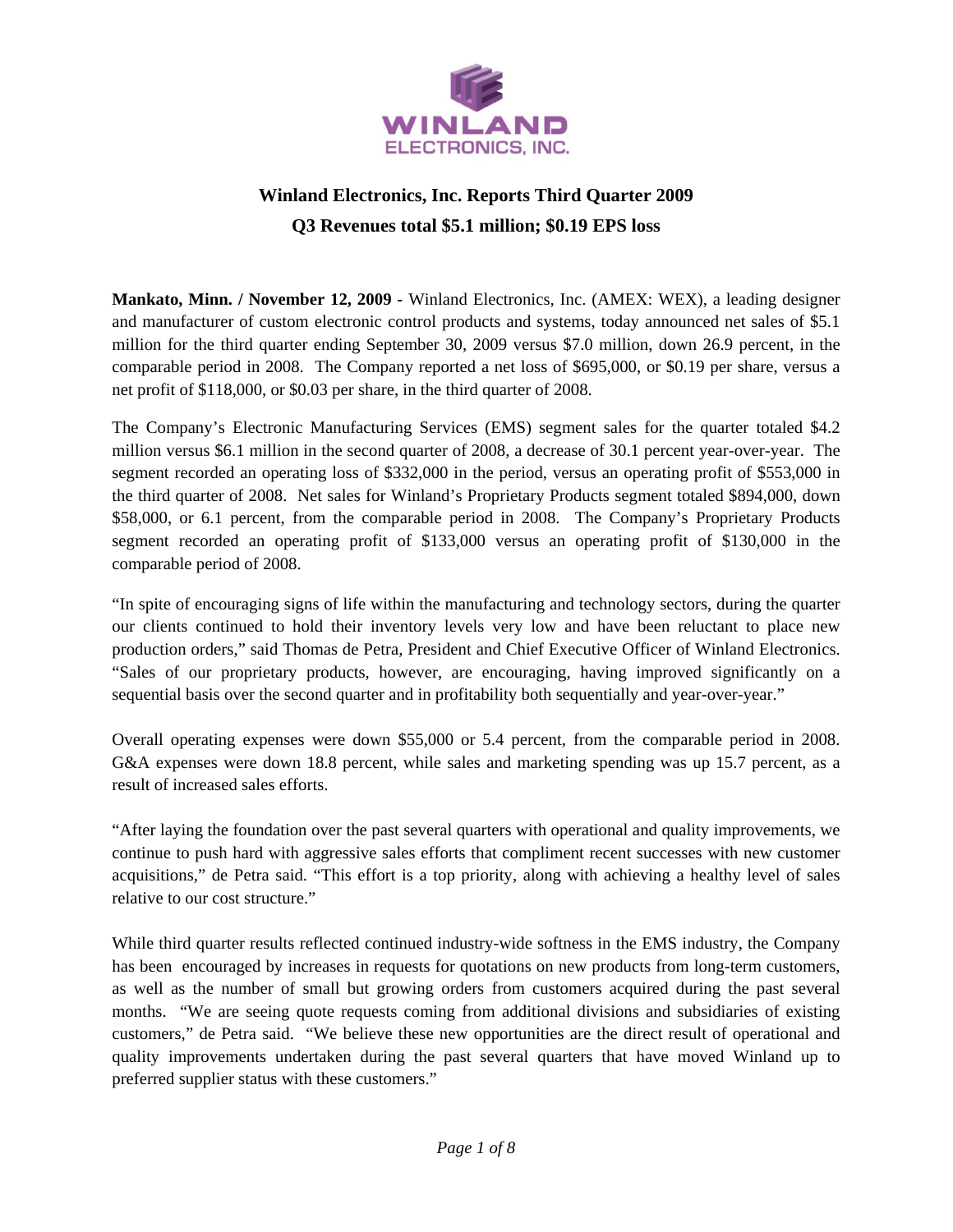Operationally, gross margins during the quarter continued to be negatively affected by unabsorbed fixed overhead from lower sales and the higher costs of initial production with new customers. Overall gross margins declined to 5.7 percent from 16.0 percent in the comparable period in 2008.

During the quarter, the Company continued to benefit from its efforts to broaden its customer base and to extend its service capabilities into design engineering, allowing the Company to engage with customers earlier on in the product development cycle. "We are encouraged by new manufacturing customer prospects from the medical, electronic instrumentation and industrial markets, as we continue to engage with these kinds of customers in the engineering design and prototype development stages that precede production-level manufacturing," de Petra said.

Winland's customer base now includes companies in transportation logistics and fleet management, safety, industrial, instrumentation and medical market sectors.

# *Nine-Month Results*

Net sales for the nine months ended September 30, 2009 were \$18.0 million, down \$2.9 million, or 13.8 percent, from the comparable period in 2008. EMS net sales totaled \$15.6 million, down 14.0 percent from the first nine months of 2008, and proprietary product sales of \$2.4 million declined by 12.5 percent, from \$2.7 million in the comparable period in 2008. The net loss for the period totaled \$1.5 million, or \$0.42 per share, versus \$1.0 million, or \$0.28 per share, in the first nine months of 2008. Gross margins decreased to 10.3 percent from 11.5 percent for the nine months ended September 30, 2009 versus the corresponding period in 2008.

The Company reported an operating loss of \$1.3 million in the first nine months of 2009 versus \$1.1 million for the nine months ended September 30, 2008. The Company's EMS segment reported operating income of \$100,000 for the nine months ended September 30, 2009 compared to operating income of \$630,000 reported a year ago. Operating income for the Company's Proprietary Products segment totaled \$239,000 for the nine months ended September 30, 2009 compared to \$60,000 last year. The \$179,000 of increased income was driven by \$500,000 in reduced spending on new product development offset by \$234,000 of wages and benefits relating to increased sales and marketing staff, a \$50,000 increase in advertising & promotions, \$37,000 in commissions paid to outside rep agencies and \$20,000 in travelrelated expenses.

"Our entire industry has been under significant pressure from a sales standpoint, but we have continued to make progress in our plans to target customers and industry segments for growth and diversification, de Petra said. "We've set a very high bar for ourselves – with service and quality levels that mirror the standard-setters in our industry and by becoming a true partner with our customers in helping them design and implement solutions that lower their own manufacturing costs, minimize supply chain risks, enhance time-to-market, and improve their efficiency and profitability."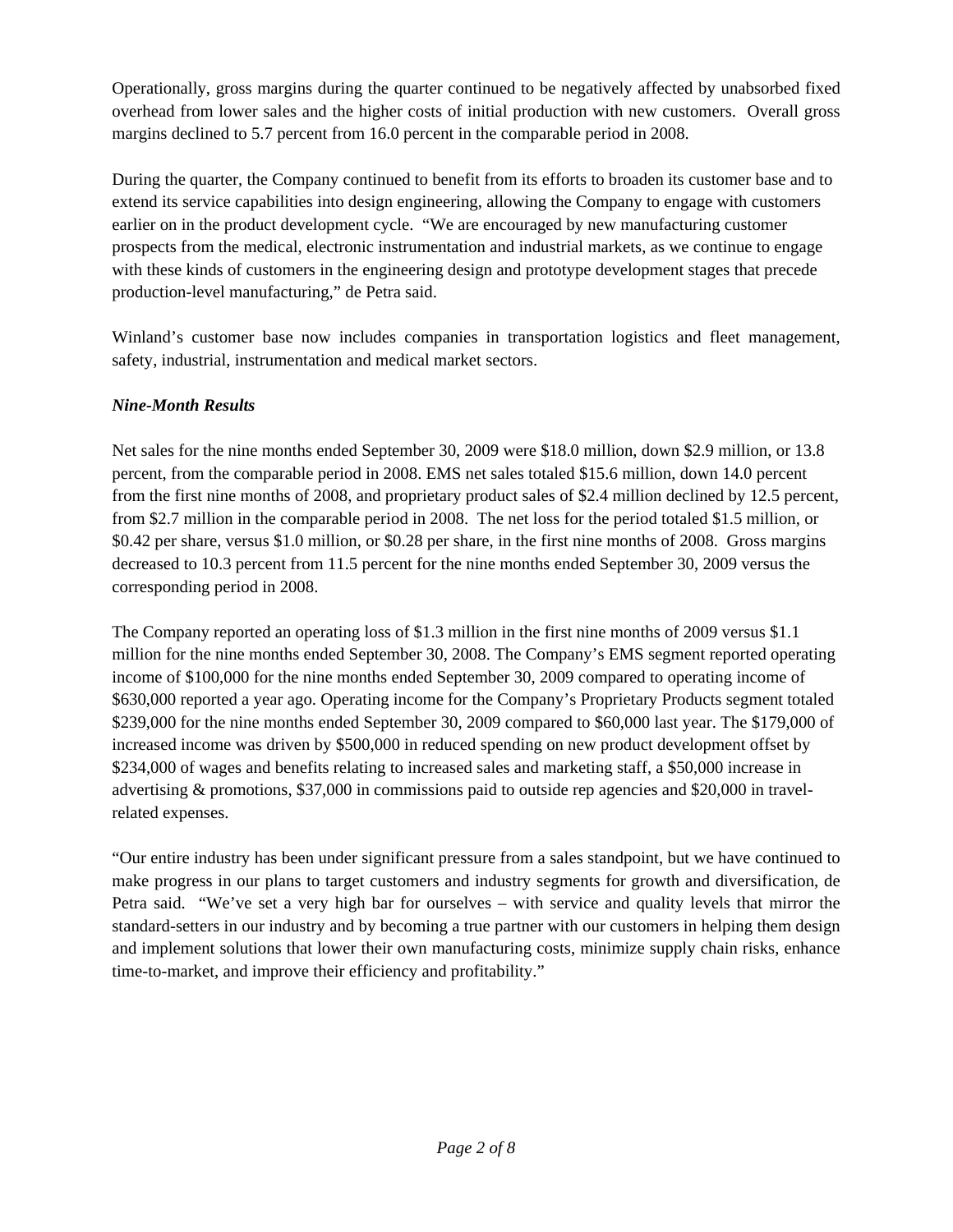# **Call Details:**

Date: Thursday, November 12, 2009 Time: 3:30 p.m. CT / 4:30 p.m. ET Call name: Winland Electronics Third Quarter Fiscal 2009 Conference Call Dial-in number: 877-407-7184

# **Call Replay:**

A replay of the conference call will be available from 5:00 p.m. CT / 6:00 p.m. ET on Thursday, November 12, 2009 through Thursday, November 19, 2009. To access the replay, call 877-660-6853, using Account #336 and enter replay ID 328185.

# **Web Cast:**

Winland will also host a webcast of the conference call on-line at www.winland.com. The webcast will be available until Thursday, December 3, 2009. To access the web cast, you will need to have the Windows Media Player on your desktop. For a free download of the Media Player, visit http://www.windowsmedia.com/mediaguide/Downloads.

# **About Winland Electronics**

Winland Electronics is an electronic manufacturing services (EMS) company, providing product development and manufacturing expertise and innovation for more than 20 years. Winland also markets proprietary products for the security/industrial marketplace. Winland's product development offering includes program management, analog circuit design, digital circuit design, printed circuit board design and embedded software design. Winland differentiates itself from the contract manufacturer competition with its integrated product development and manufacturing services to offer end-to-end product launch capability, including design for manufacturability, design for testability, transition to manufacturing and order fulfillment. Winland's core competency is delivering time-to-market through superior program management, experience, integrated development processes, and cross-functional teams. Winland Electronics is based in Mankato, MN.

| CONTACT: Thomas J. de Petra<br>President, CEO | Jan W. Drymon<br>The Carideo Group, Inc. |
|-----------------------------------------------|------------------------------------------|
| $(507)$ 625-7231                              | $(612)$ 317-2881<br>jan@cardeogroup.com  |

## **Cautionary Statements**

Certain statements contained in this press release and other written and oral statements made from time to time by the Company do not relate strictly to historical or current facts. As such, they are considered forward-looking statements, which provide current expectations or forecasts of future events. The statements included in this release with respect to the following matters are forward looking statements; (i) that after laying the foundation over the past several quarters with operational and quality improvements, the Company continues to push hard with aggressive sales efforts that compliment recent success with new customer acquisitions, (ii) the Company has been encouraged by increases in requests for quotations on new products from long-term customers, as well as the number of small but growing orders from customers acquired during the past several months, (iii) the Company believes that there are new opportunities are the direct results of operational and quality improvements undertaken during the past several quarters and that have moved the Company up to preferred supplier status with these customers and (iv) the Company is encouraged by new manufacturing customer prospects from the medical, electronic instrumentation and industrial markets, as it continues to engage with these kinds of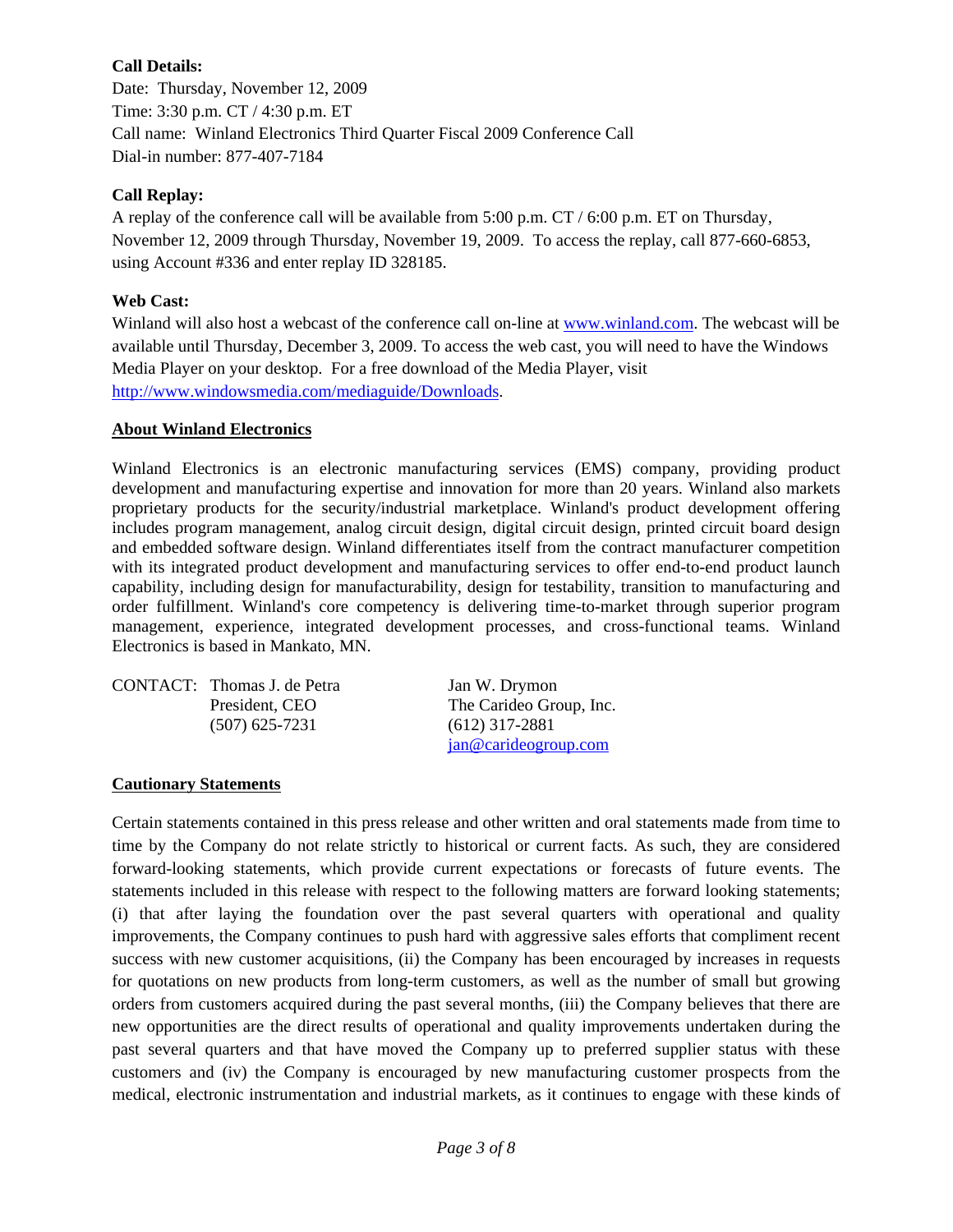customers in the engineering design and prototype development stages that precede production-level manufacturing. These statements involve a variety of risks and uncertainties, known and unknown, including among other risks that (i) the Company's aggressive sales efforts do not in fact result in new customer acquisitions, (ii) that the increased requests for quotations on new products from long-term customers, as well as the number of small but growing orders from customers acquired during the past several months does not in fact lead to substantial new business, (iii) the Company's efforts in operational and quality improvements undertaken during the past several quarters have not in fact moved the Company up to a preferred supplier status with any of its customers and (iv) the new manufacturing customer prospects from the medical, electronic instrumentation and industrial markets do not lead to production level manufacturing. Consequently, no forward-looking statement can be guaranteed and actual results may vary materially.

-Tables Follow-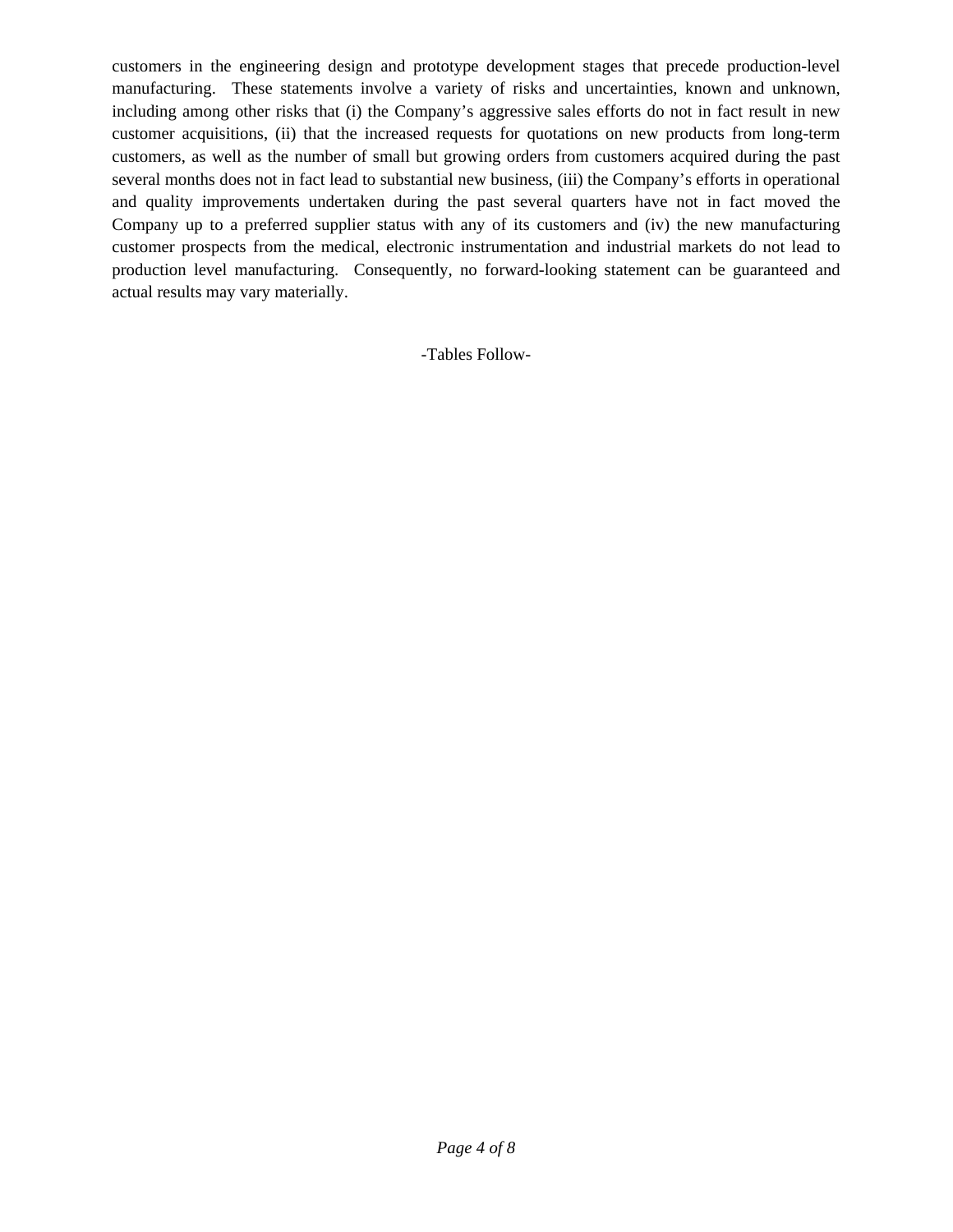#### **WINLAND ELECTRONICS, INC. CONDENSED BALANCE SHEETS**

(In Thousands of Dollars)

| <b>ASSETS</b>                                           |    | September 30, 2009 | December 31, 2008 |         |  |
|---------------------------------------------------------|----|--------------------|-------------------|---------|--|
|                                                         |    | (Unaudited)        |                   |         |  |
| <b>Current Assets</b>                                   |    |                    |                   |         |  |
| Cash                                                    | \$ | 290                | \$                | 356     |  |
| Accounts receivable, less allowance for doubtful        |    |                    |                   |         |  |
| accounts of \$38 and \$127                              |    | 3,022              |                   | 3,901   |  |
| Refundable income taxes                                 |    | 391                |                   | 595     |  |
| Inventories                                             |    | 3,817              |                   | 4,337   |  |
| Prepaid expenses and other assets                       |    | 446                |                   | 231     |  |
| <b>Total current assets</b>                             |    | 7,966              |                   | 9,420   |  |
| Property and equipment at cost                          |    | 12,100             |                   | 12,112  |  |
| Less accumulated depreciation                           |    | (7, 757)           |                   | (7,201) |  |
| Net property and equipment                              |    | 4,343              |                   | 4,911   |  |
| <b>Total assets</b>                                     | \$ | 12,309             | \$                | 14,331  |  |
| <b>LIABILITIES AND STOCKHOLDERS' EQUITY</b>             |    |                    |                   |         |  |
| <b>Current Liabilities</b>                              |    |                    |                   |         |  |
| Revolving line of credit agreement                      | \$ | 506                | \$                |         |  |
| Current maturities of long-term debt                    |    | 375                |                   | 392     |  |
| Accounts payable                                        |    | 1,528              |                   | 2,457   |  |
| Accrued expenses:                                       |    |                    |                   |         |  |
| Compensation                                            |    | 521                |                   | 446     |  |
| Allowance for rework and warranty costs                 |    | 51                 |                   | 80      |  |
| Other                                                   |    | 31                 |                   | 41      |  |
| <b>Total current liabilities</b>                        |    | 3,012              |                   | 3.416   |  |
| Long Term Liabilities                                   |    |                    |                   |         |  |
| Long-term debt, less current maturities                 |    | 794                |                   | 1,079   |  |
| Deferred revenue                                        |    | 124                |                   | 130     |  |
| Other long term tax liabilities                         |    | 258                |                   | 129     |  |
| <b>Total long-term liabilities</b>                      |    | 1,176              |                   | 1,338   |  |
| Stockholders' Equity                                    |    |                    |                   |         |  |
| Common stock, par value \$0.01 per share; authorized    |    |                    |                   |         |  |
| 20,000,000 shares; issued and outstanding 3,679,719 and |    |                    |                   |         |  |
| 3,669,148 shares as of September 30, 2009 and December  |    |                    |                   |         |  |
| 31, 2008, respectively.                                 |    | 37                 |                   | 37      |  |
| Additional paid-in capital                              |    | 4,991              |                   | 4,913   |  |
| Retained earnings                                       |    | 3,093              |                   | 4,627   |  |
| Total stockholders' equity                              |    | 8,121              |                   | 9,577   |  |
| Total liabilities and stockholders' equity              | \$ | 12,309             | \$                | 14,331  |  |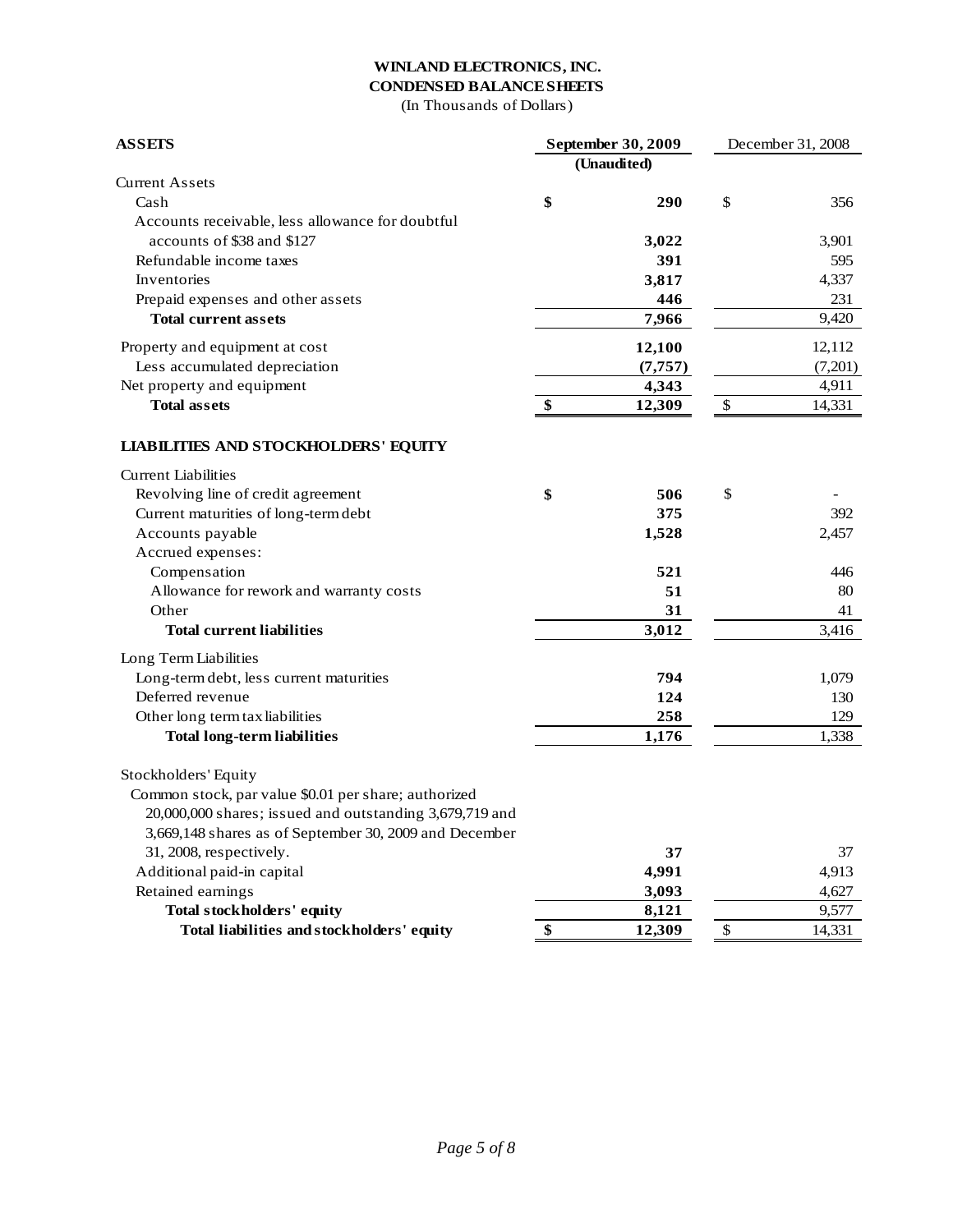## **WINLAND ELECTRONICS, INC. CONDENSED STATEMENTS OF OPERATIONS**

# (In Thousands, Except Share and Per Share Amounts)

(Unaudited)

|                                                       | For the Three Months Ended |               |           | For the Nine Months Ended |               |               |           |  |
|-------------------------------------------------------|----------------------------|---------------|-----------|---------------------------|---------------|---------------|-----------|--|
|                                                       | September 30,              |               |           |                           | September 30, |               |           |  |
|                                                       | 2009                       |               | 2008      |                           | 2009          |               | 2008      |  |
| Net sales                                             | \$<br>5,122                | \$            | 7,003     | \$                        | 18,008        | $\mathbb{S}$  | 20,901    |  |
| Cost of sales                                         | 4,831                      |               | 5,883     |                           | 16,153        |               | 18,487    |  |
| Gross profit                                          | 291                        |               | 1,120     |                           | 1,855         |               | 2,414     |  |
| Operating expenses                                    |                            |               |           |                           |               |               |           |  |
| General and administrative                            | 468                        |               | 576       |                           | 1,636         |               | 1,769     |  |
| Sales and marketing                                   | 347                        |               | 300       |                           | 1,122         |               | 993       |  |
| Research and development                              | 143                        |               | 137       |                           | 394           |               | 731       |  |
| <b>Total operating expenses</b>                       | 958                        |               | 1,013     |                           | 3,152         |               | 3,493     |  |
| <b>Operating income (loss)</b>                        | (667)                      |               | 107       |                           | (1,297)       |               | (1,079)   |  |
| Other income (expense)                                |                            |               |           |                           |               |               |           |  |
| Interest expense                                      | (30)                       |               | (34)      |                           | (75)          |               | (98)      |  |
| Other income (expense), net                           | $\boldsymbol{2}$           |               | 12        |                           | (12)          |               | 22        |  |
| <b>Total other expense</b>                            | (28)                       |               | (22)      |                           | (87)          |               | (76)      |  |
| Income (loss) before income taxes                     | (695)                      |               | 85        |                           | (1, 384)      |               | (1, 155)  |  |
| Income tax benefit (expense)                          |                            |               | 33        |                           | (150)         |               | 128       |  |
| Net income (loss)                                     | \$<br>(695)                | $\$\,$        | 118       | \$                        | (1,534)       | $\mathcal{L}$ | (1,027)   |  |
| Income (loss) per common share:                       |                            |               |           |                           |               |               |           |  |
| Basic & Diluted                                       | \$<br>(0.19)               | $\mathcal{S}$ | 0.03      | \$                        | (0.42)        | \$            | (0.28)    |  |
| Weighted-average number of common shares outstanding: |                            |               |           |                           |               |               |           |  |
| Basic & Diluted                                       | 3,679,719                  |               | 3,656,668 |                           | 3,672,710     |               | 3,647,309 |  |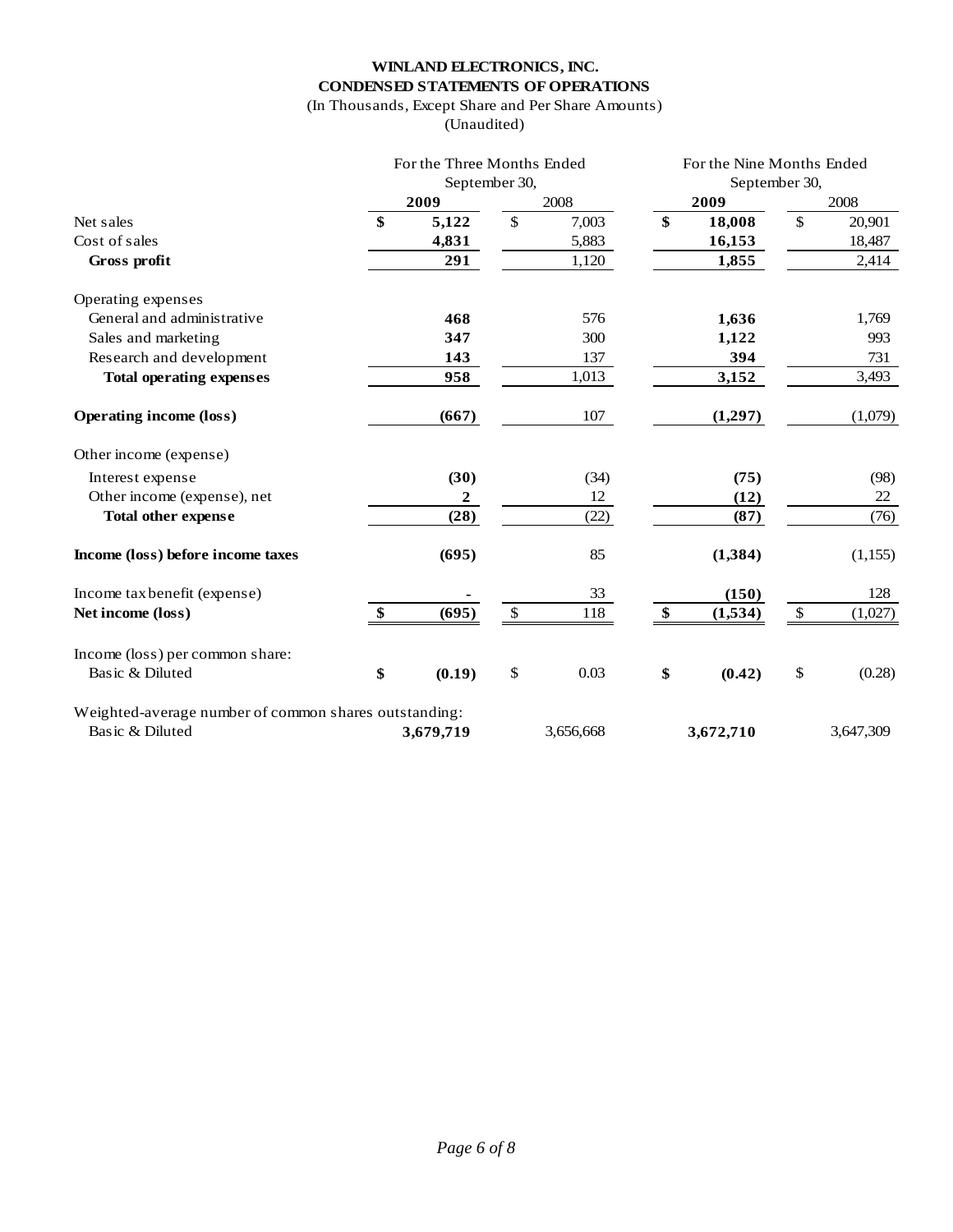# **WINLAND ELECTRONICS, INC. CONDENSED STATEMENTS OF CASH FLOWS**

# (In Thousands of Dollars)

#### (Unaudited)

|                                                       | 2009          | For the Nine Months Ended September 30,<br>2008 |         |  |
|-------------------------------------------------------|---------------|-------------------------------------------------|---------|--|
| Cash Flows From Operating Activities                  |               |                                                 |         |  |
| Net loss                                              | \$<br>(1,534) | \$                                              | (1,027) |  |
| Adjustments to reconcile net loss to net cash used in |               |                                                 |         |  |
| operating activities:                                 |               |                                                 |         |  |
| Depreciation and amortization                         | 615           |                                                 | 611     |  |
| Non-cash stock based compensation                     | 72            |                                                 | 202     |  |
| Allowance for doubtful accounts                       | (89)          |                                                 |         |  |
| Loss on disposal of property and equipment            | 20            |                                                 |         |  |
| Deferred tax assets                                   |               |                                                 | 118     |  |
| Changes in assets and liabilities:                    |               |                                                 |         |  |
| Accounts receivable                                   | 968           |                                                 | (401)   |  |
| Refundable income taxes                               | 204           |                                                 | (262)   |  |
| Inventories                                           | 520           |                                                 | (7)     |  |
| Prepaid expenses and other assets                     | (215)         |                                                 | (80)    |  |
| Accounts payable                                      | (929)         |                                                 | 904     |  |
| Accrued expenses, including deferred revenue and      |               |                                                 |         |  |
| other long term tax liabilities                       | 159           |                                                 | (224)   |  |
| Net cash used in operating activities                 | (209)         |                                                 | (166)   |  |
| Cash Flows From Investing Activities                  |               |                                                 |         |  |
| Purchases of property and equipment                   | (75)          |                                                 | (130)   |  |
| Proceeds from sale of property and equipment          | 8             |                                                 |         |  |
| Net cash used in investing activities                 | (67)          |                                                 | (130)   |  |
| Cash flows From Financing Activities                  |               |                                                 |         |  |
| Net borrowings on revolving line of credit            | 506           |                                                 | 55      |  |
| Payments on long-term borrowings, including capital   |               |                                                 |         |  |
| lease obligations                                     | (302)         |                                                 | (397)   |  |
| Proceeds from issuance of common stock                | 6             |                                                 | 20      |  |
| Net cash provided by (used in) financing activities   | 210           |                                                 | (322)   |  |
| Net decrease in cash                                  | (66)          |                                                 | (618)   |  |
| Cash                                                  |               |                                                 |         |  |
| Beginning of period                                   | 356           |                                                 | 1,152   |  |
| Ending of period                                      | \$<br>290     | \$                                              | 534     |  |
| Supplemental information                              |               |                                                 |         |  |
| Cash payments for interest                            | \$<br>77      | \$                                              | 98      |  |
| Cash received for income taxes                        | \$<br>183     | \$                                              | 1       |  |